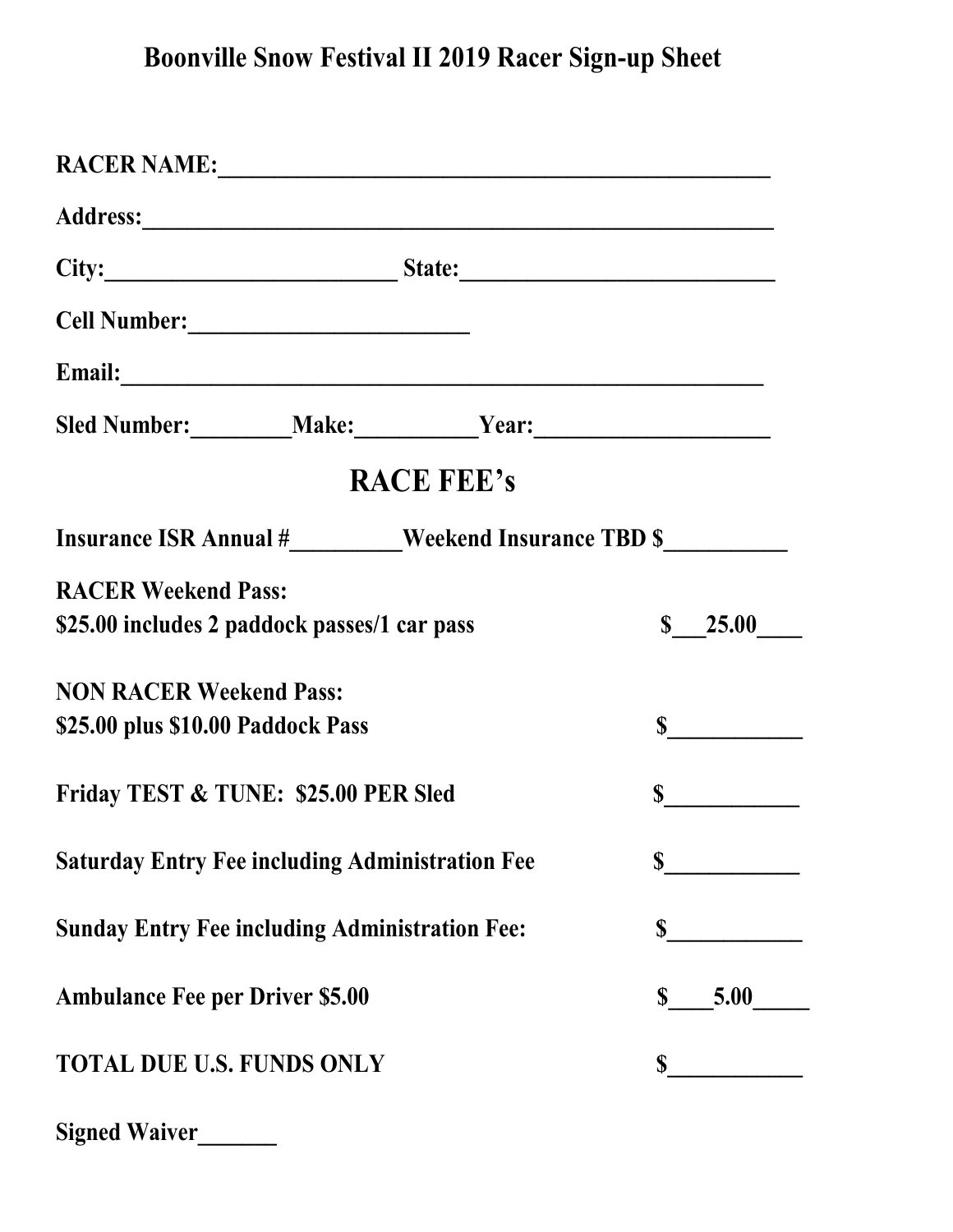## **BOONVILLE SNOW FESTIVAL II CLASS REGISTRATION FORM SATURDAY**

| <b>Racer Name:</b>                            | <b>Sled Make:</b> |                  | Sled #:              |                  |
|-----------------------------------------------|-------------------|------------------|----------------------|------------------|
|                                               |                   |                  | \$5.00               |                  |
|                                               |                   | <b>NUMBER OF</b> | Administration       |                  |
| <b>CLASSES</b>                                | <b>ENTRY FEE</b>  | <b>ENTRY</b>     | <b>Fee Per Entry</b> | <b>TOTAL DUE</b> |
| <b>JR1</b>                                    | \$20.00           |                  |                      |                  |
| <b>JR 2</b>                                   | \$20.00           |                  |                      |                  |
| <b>BOMBER</b>                                 | \$20.00           |                  |                      |                  |
| <b>RELIC</b>                                  | \$20.00           |                  |                      |                  |
| <b>NNYVSR SPORT 500</b>                       | \$30.00           |                  |                      |                  |
| 0-300 AIR COOLED STOCK                        | \$30.00           |                  |                      |                  |
| SINGLE CYLINDER FAN COOLED STOCK              | \$30.00           |                  |                      |                  |
| SUPER SINGLE FAN COOLD MOD                    | \$30.00           |                  |                      |                  |
| 340 FAN STOCK                                 | \$30.00           |                  |                      |                  |
| <b>340 FREE AIR STOCK</b>                     | \$30.00           |                  |                      |                  |
| 340 FREE AIR MOD                              | \$30.00           |                  |                      |                  |
| <b>340 LIQUID STOCK</b>                       | \$30.00           |                  |                      |                  |
| 340 SUPER MOD IFS                             | \$30.00           |                  |                      |                  |
| 340 LIQUID MOD (solid leaf spring)            | \$30.00           |                  |                      |                  |
| <b>440 FREE AIR STOCK</b>                     | \$40.00           |                  |                      |                  |
| <b>440 FAN STOCK</b>                          | \$40.00           |                  |                      |                  |
| <b>440 LIQUID STOCK</b>                       | \$40.00           |                  |                      |                  |
| 440 LIQUID MOD                                | \$40.00           |                  |                      |                  |
| 440 SUPER MOD IFS                             | \$40.00           |                  |                      |                  |
| 440 ISR S/M F/A                               | \$40.00           |                  |                      |                  |
| 440 SUPER MOD CUP CLASS                       | \$65.00           |                  |                      |                  |
| <b>600 OPEN</b>                               | \$40.00           |                  |                      |                  |
| <b>SENIOR</b>                                 | \$40.00           |                  |                      |                  |
| <b>NNYVSR COMBO</b>                           | \$40.00           |                  |                      |                  |
| <b>BOONVILLE COMBO CLASS</b>                  | \$40.00           |                  |                      |                  |
| <b>JUNIOR F-340</b>                           | \$40.00           |                  |                      |                  |
| <b>SPORT F500 SATURDAY</b>                    | \$50.00           |                  |                      |                  |
| SEMI PRO F500 SATURDAY                        | \$50.00           |                  |                      |                  |
| PRO F500 SATURDAY                             | \$50.00           |                  |                      |                  |
| <b>OUTLAW SATURDAY</b>                        | \$60.00           |                  |                      |                  |
| SEMI PRO CHAMP SATURDAY                       | \$60.00           |                  |                      |                  |
| PRO CHAMP SATURDAY                            | \$75.00           |                  |                      |                  |
|                                               |                   |                  |                      |                  |
| TOTAL COLLECTED FROM RACER FOR ENTRY FEE ONLY |                   |                  |                      | \$               |